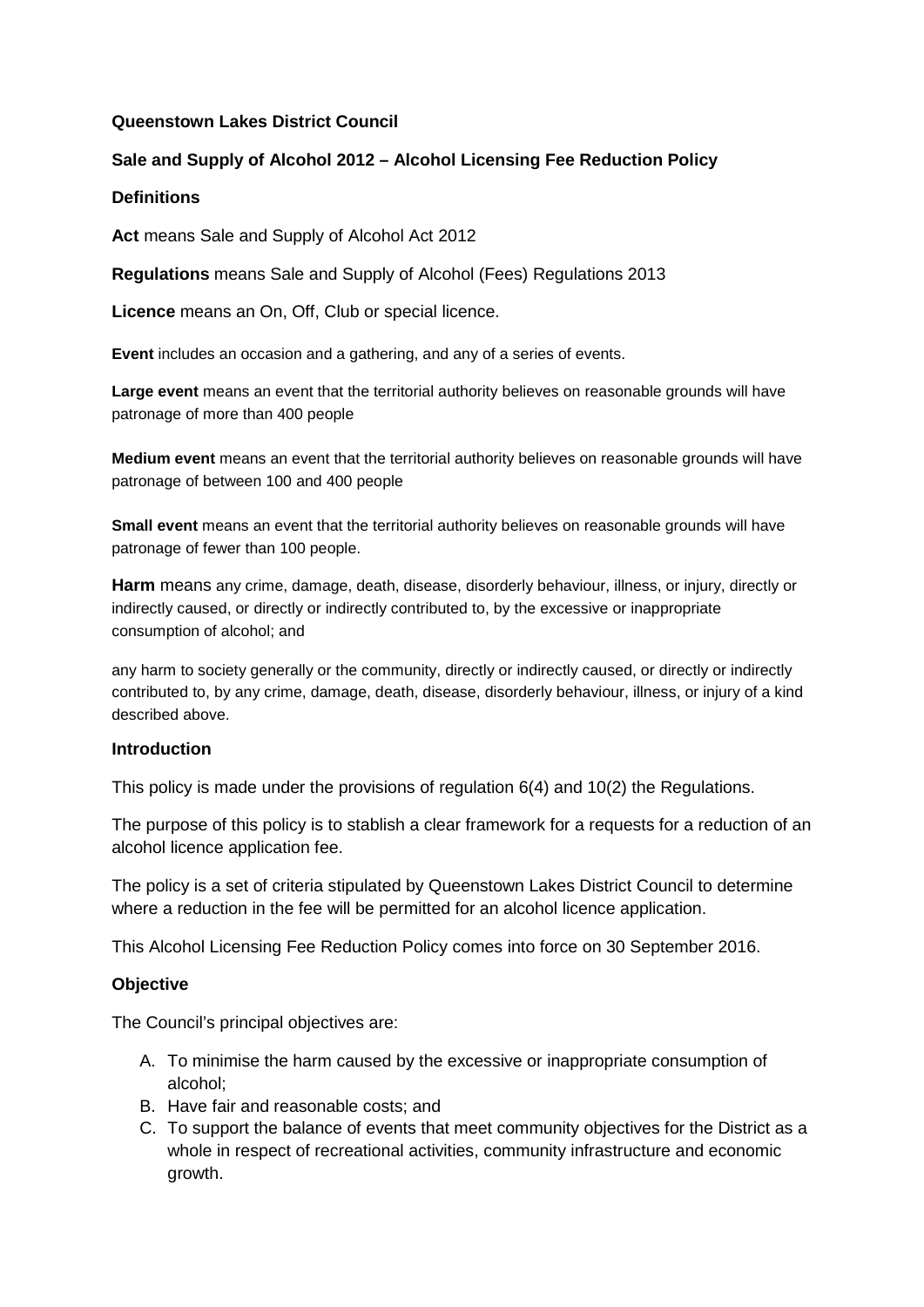### **Strategic Alignment**

This policy assists in the delivery of the following Council outcomes and goals:

- Protects the interests of the District and its community;
- Is cost effective and achieves the regulatory objectives; and

• Enables our community to comply with national and local legislation because they are well understood and easy to comply with.

## **Assessment Criteria**

#### Special Licences

The fee payable for any special licence application may be assigned a fees category that is one class lower than specified in Clause 10(1) of the Sale and Supply of Alcohol (Fees) Regulations 2013, when considering the below details:

| <b>Special licence class</b> | <b>Issued in respect of</b> |
|------------------------------|-----------------------------|
| Class 1                      | 1 large event:              |
|                              | more than 3 medium events:  |
|                              | more than 12 small events   |
| Class 2                      | 3 to 12 small events:       |
|                              | 1 to 3 medium events        |
| Class 3                      | 1 or 2 small events         |

### Not for profit Organisations

The fee reduction is available only if:

- The application is for a class 1 or class 2 special licence; and
- The event or series of events is a community or fundraising activity that will benefit the community or recognised charities; and
- The special licence holder is not a commercial entity that will make any commercial gain from the event; and
- No infringement notice has been issued for related events or to the licensee in the last year.

### Commercial Operation

The reduction is available only if:

- The application is for a class 1 or class 2 special licence; and
- The event or series of events is an activity that will benefit the community or recognised charities; and
- There are multiple vendors at the same event e.g. cheese and wine festival.